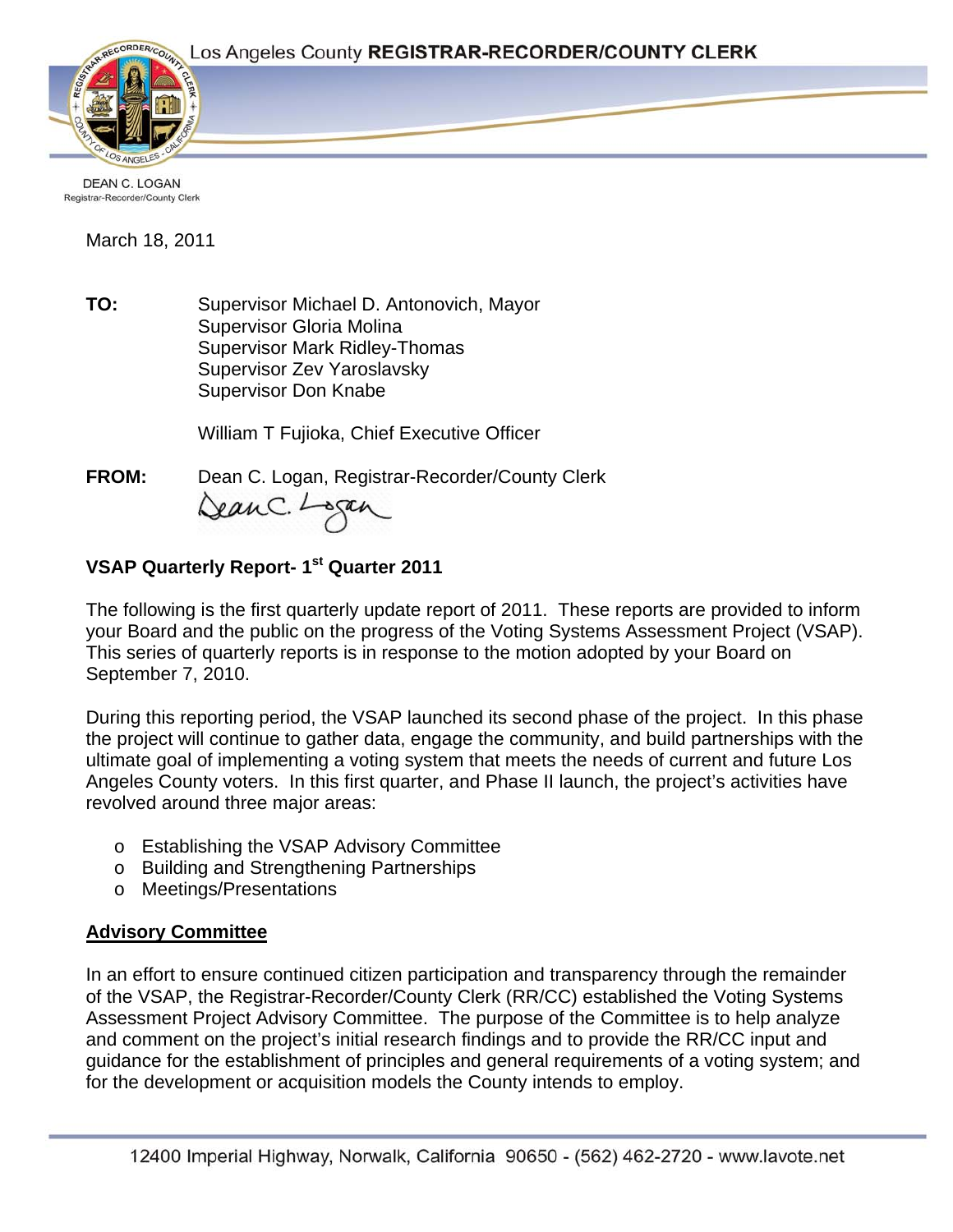VSAP Quarterly Report March 18, 2011 Page 2

The RR/CC has invited a group of community leaders, subject matter experts, and stakeholders to serve on this Committee. These individuals represent critical constituency groups and communities of interest, including voters with disabilities, language minority groups and ethnic minorities. Also represented are critical stakeholders such as election officials, political parties, and academic institutions/organizations.

The Committee is schedule to hold its initial meeting at the RR/CC headquarters on March 31<sup>st</sup>. Formal invitations have been extended to possible members. Upon confirmation of their participation, the Department will publish a list of the Committee members online at [www.lavote.net/voter/vsap](http://www.lavote.net/voter/vsap)

### **Partnerships**

The Department recognizes the importance of establishing key partnerships and collaborating with members of the community as we develop our plans and requirements for the acquisition/development of a new voting system. As such, the County continues to collaborate with research institutions, academia, and other organizations to ensure a diversity of ideas and expert input help to inform the project. During this quarter, the VSAP has in particular, worked with Cal Tech and MIT's Voting Technology Project (VTP) and with graduate students at the UCLA Luskin School of Public Affairs.

#### *CalTech/MIT Voting Technology Project*

The VSAP is currently evaluating and reframing its partnership with the CalTech/MIT VTP. The VSAP and VTP successfully collaborated during the initial phase of the VSAP in conducting research activities that provided important baseline data on voter and stakeholder attitudes and opinions when it comes to voting systems and the electoral process in general. This data will continue to inform the VSAP as it moves forward.

The success of the collaboration during the initial phase of VSAP resulted in an invitation from the James Irvine Foundation for VSAP and VTP to apply for additional funding to continue the effort. As such, future research collaborations are being assessed. As these plans further develop, public opinion and academic research will be critical.

#### *UCLA Research Team*

The VSAP is also collaborating with a research team of graduate students from the UCLA Luskin School of Public Affairs. The team is conducting research on the voting systems testing and certification process and its impact on Los Angeles County's goal to implement a new voting system. The UCLA research team will provide a report to the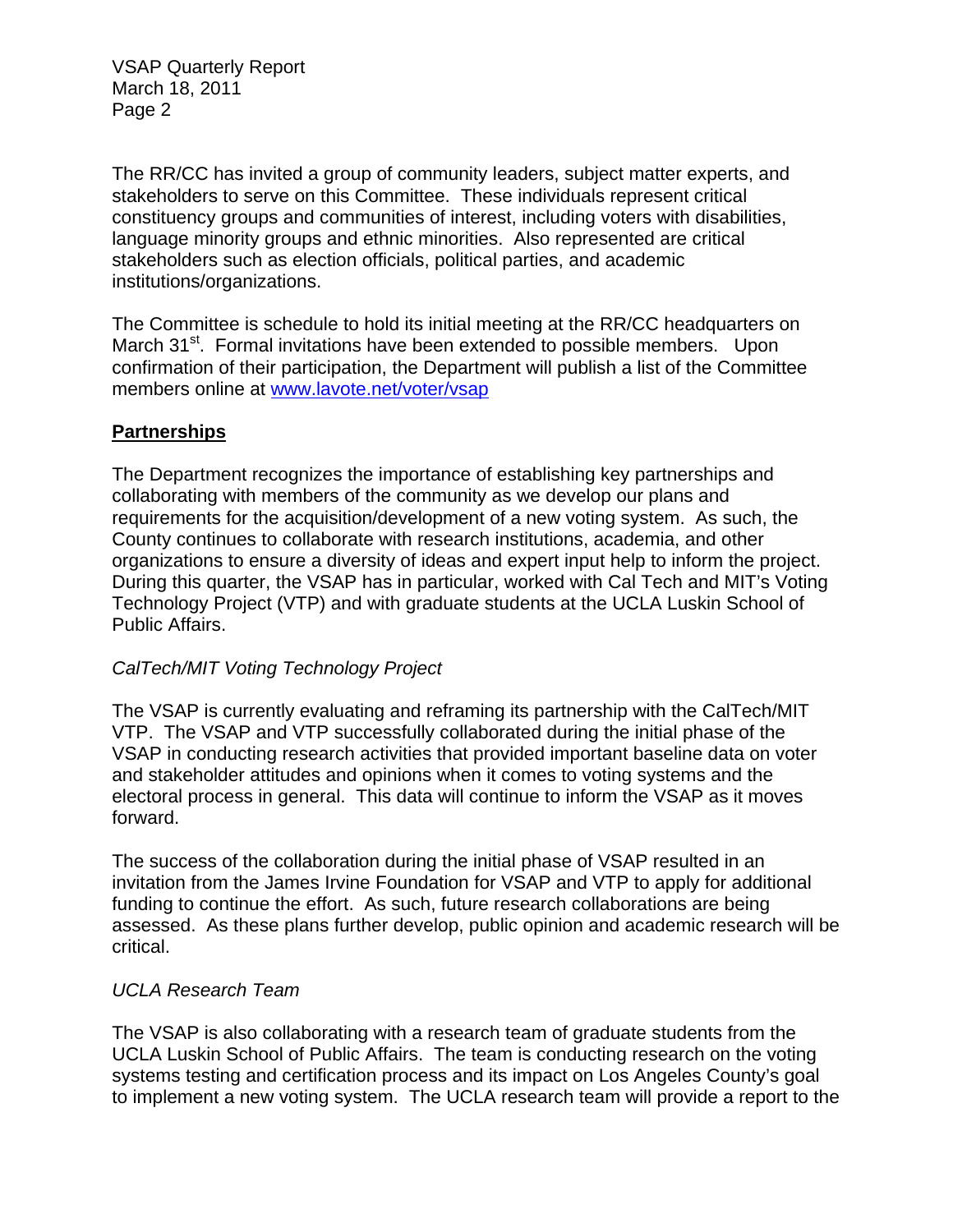VSAP Quarterly Report March 18, 2011 Page 3

Department highlighting their findings and recommendations for the VSAP to consider in navigating the testing and certification of the new system and/or acquisition model employed.

### **Meetings/Presentations**

On February 24, 2011, the Department provided testimony to the California Voting Modernization Board. The testimony provided an overview of the challenges facing the County and the current efforts to modernize its voting system to continue to provide fair, accessible and transparent elections to current and future voters of the County. The purpose of this testimony was not only to inform the Voting Modernization Board of the County's efforts to modernize its voting system, but also to urge the Board to continue its work during this critical time for California elections and to ask that the Board preserve the dedicated Prop 41 funding for Los Angeles County to complete its voting system modernization efforts.

More information regarding the Voting System Assessment Project (VSAP) is available to the public online at [www.lavote.net/voter/vsap](http://www.lavote.net/vsap) and on the project's Facebook page. The pages on our website and on Facebook are frequently updated with news and information and are a great way to stay connected with the progress of the project between quarterly reports. We strongly encourage public input throughout the process and look forward to continuing to work with your board on this critical project. If you have any questions please contact Monica Flores, VSAP Project Assistant at (562) 462- 2991 or via email at [mflores@rrcc.lacounty.gov](mailto:mflores@rrcc.lacounty.gov).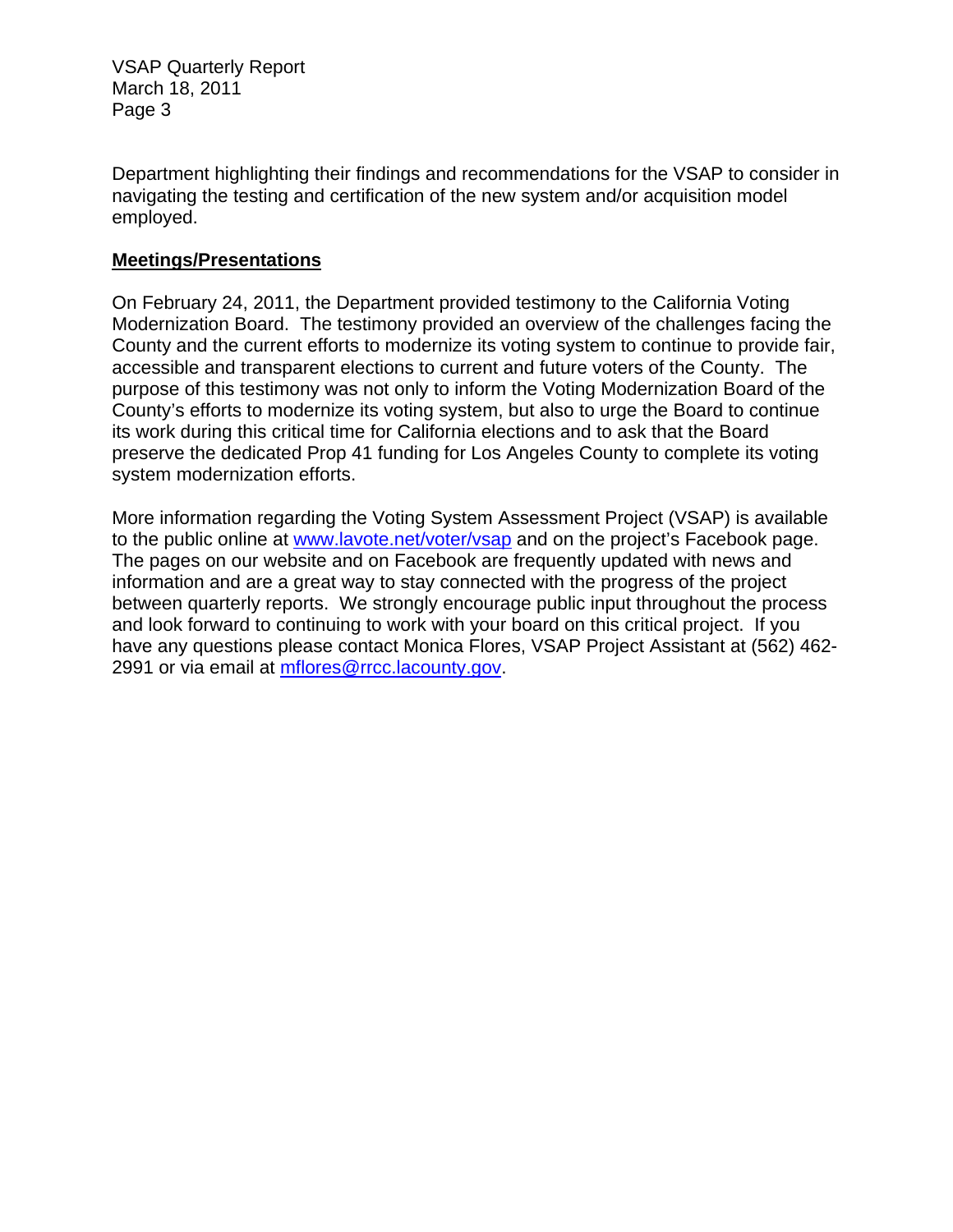**ATTACHMENT** 



Dean C. Logan Registrar-Recorder/County Clerk

## Testimony to Voting Modernization Board February 24, 2011 Meeting

By Dean C. Logan

Good morning Vice Chair Kaufman and Members of the Voting Modernization Board. My name is Dean Logan, Registrar-Recorder/County Clerk for the County of Los Angeles. I am pleased to have the opportunity to address the Board today.

I come before you this morning to make you aware of Los Angeles County's current efforts to modernize its voting systems, which serve nearly 4.5 million registered voters; and the challenges we face in this endeavor. Drawing on the experiences of our current efforts and my observations of the current elections environment nationally and in the State of California, I am also here to urge this body to consider the relevance and need for this Board to continue and potentially expand it's work during what is a critical time for California elections.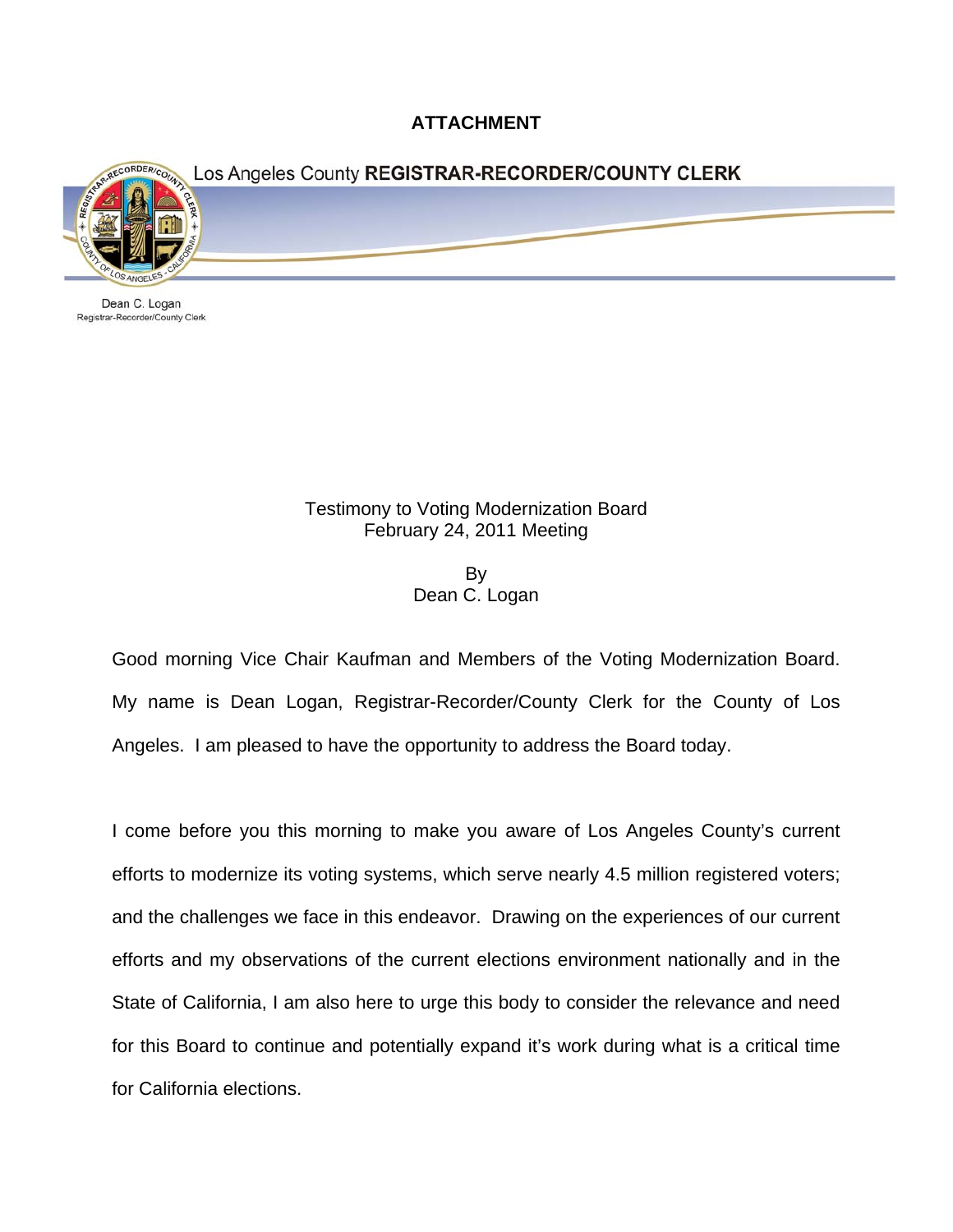Los Angeles County is the nation's largest and most diverse election jurisdiction, with an electorate comprised of multiple races/ethnicities, national origin groups, age groups, and socio-economic backgrounds. As an elections jurisdiction we provide election services in six languages other than English and have more than 500 political districts (from federal and state to municipal and special districts) One of the core principles of our mission is to provide election services in a fair, accessible and transparent manner. Our ability to meet that core principle is becoming more difficult.

In response to these needs the County is currently engaged in efforts to modernize its voting systems to provide fair, accessible and transparent elections to the voters of today and those of tomorrow. [As part of this testimony, in advance of this meeting, I submitted to your board a recent plan submitted to the Los Angeles County Board of Supervisors, outlining the Department's strategy for implementing a new voting system by 2015. I will be more than happy to respond to any questions regarding the plan.]

As I'm sure you appreciate this task is not easy; especially for a jurisdiction as complex as Los Angeles County. There are a number of variables that contribute to this:

1) Size and Complexity - Currently, the County has not identified any certified voting system that would fully meet our needs. The size and diversity of Los Angeles County make it almost impossible to reasonably consider a Commercial Off-the-Shelf (COTS) voting system solution. Any solution will entail a significant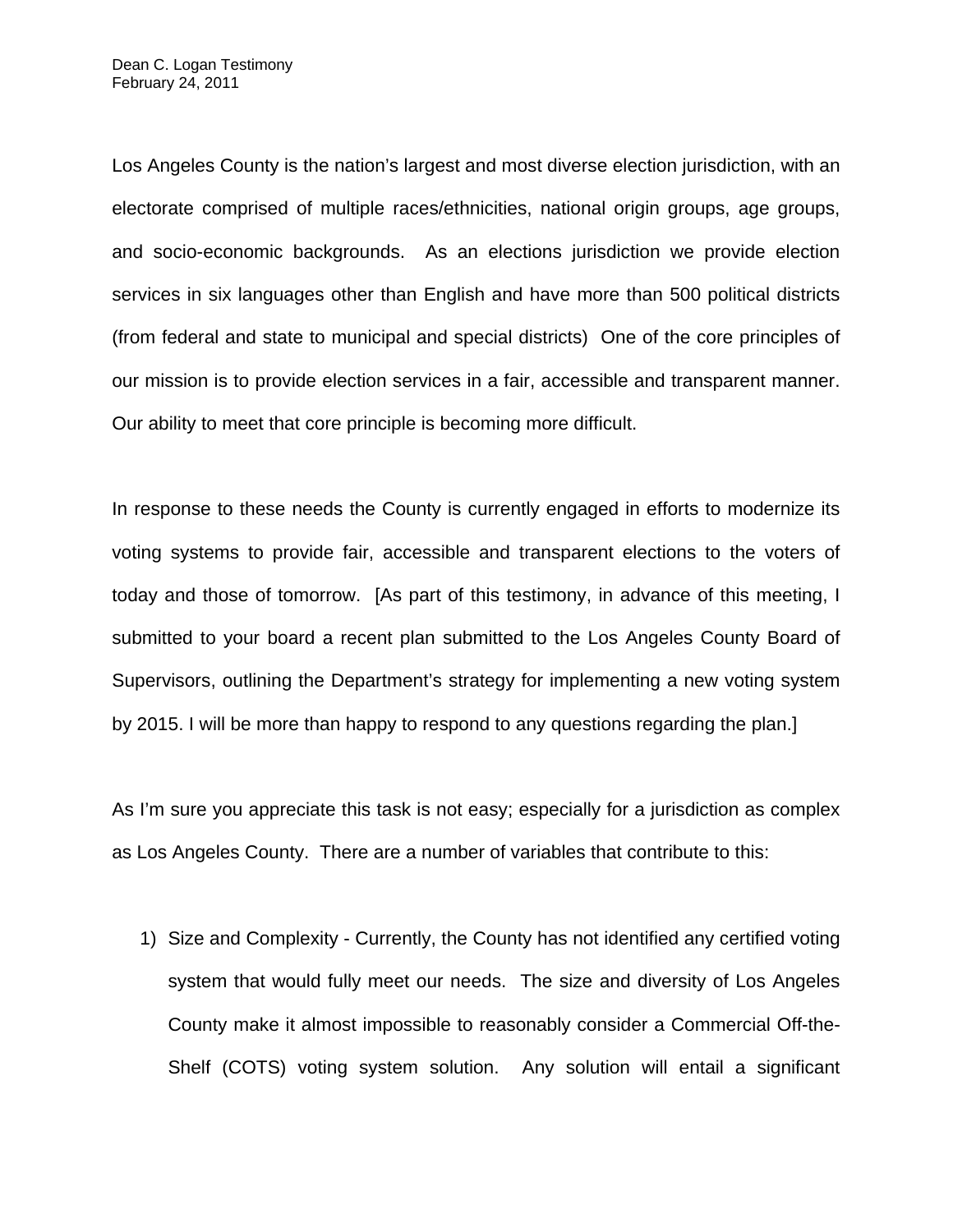development or customization process. It is very likely that a solution for a jurisdiction as large and complex as Los Angeles may involve the development of new systems and technologies.

- 2) Voter Confidence We are committed to ensuring that new voting systems in Los Angeles County address voter's needs. More importantly, that voters are confident that their needs and priorities were taken into account in the process. As such, the County developed the Voting Systems Assessment Project (VSAP). The VSAP is an unprecedented election practice premised on a collaborative approach that ensures greater citizen input through partnerships within the academic community, public interest organizations, and policy makers, in the pursuit of establishing a more participatory model for procuring voting systems. [Further documentation on the VSAP project has been submitted for the record]
- 3) Stagnant Voting Systems Market Development and certification of new voting systems has been at a near stand-still in recent years; a dynamic impacted by economic conditions and by the lack of clarity and consistency in the adoption and application of regulatory requirements for voting systems testing and certification at the federal and state levels. Federally, only six voting systems have been certified since the Election Assistance Commission was created. In California, there are no pending applications for certification and a number of systems are operating under "quasi" conditional certification. The industry itself is doing little to expand as a market and provide greater supply. Voting System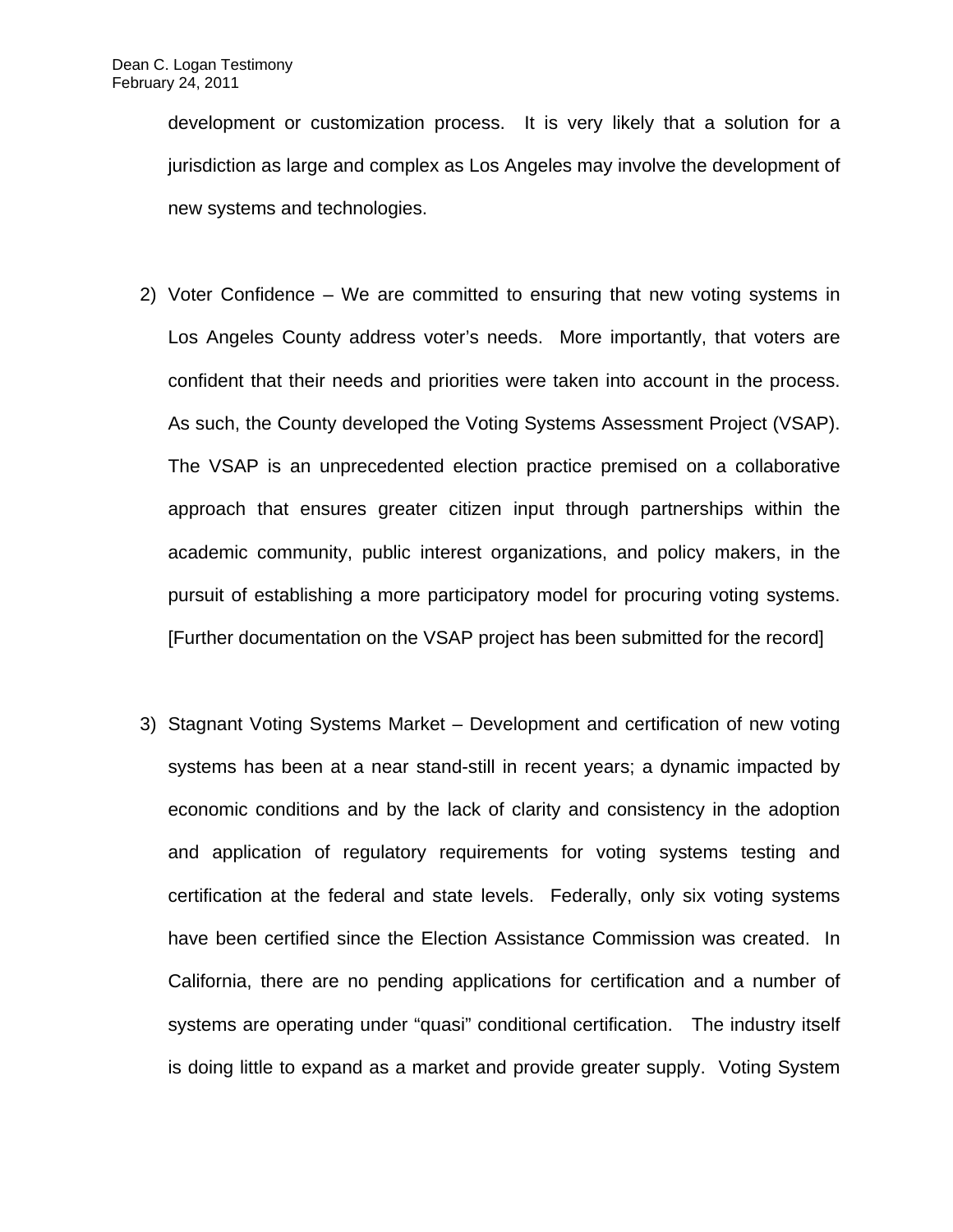companies are not making significant investments in research and development for new systems. Where such efforts are being made, the timeframes for seeking testing and approval has become both time and cost prohibitive. These concerns are further exacerbated by legislative proposals currently before Congress to dissolve the United States Elections Assistance Commission (EAC).

These factors present serious challenges not only for Los Angeles County but for other counties across this state and throughout the country. Without a robust voting systems market and an effective regulatory process, efforts to maintain the integrity of our democracy by providing accurate, accessible, and transparent election will be severely limited.

Current social and demographic trends that are defining how we act, interact, and communicate suggest the need for a serious re-envisioning of democracy in the 21<sup>st</sup> Century. This may mean significant changes to how we conduct elections. Election Officials will need the tools (in voting systems) to be able to accommodate these changes.

With the passage of the Voting Modernization Bond Act of 2002, the voters of California declared their clear intent to ensure that California continue to be a beacon of democracy by modernizing its voting systems to provide every opportunity for all of its citizens to be able to cast their vote and have it counted securely and accurately. As a body entrusted by the voters of California to see the update of voting systems through,